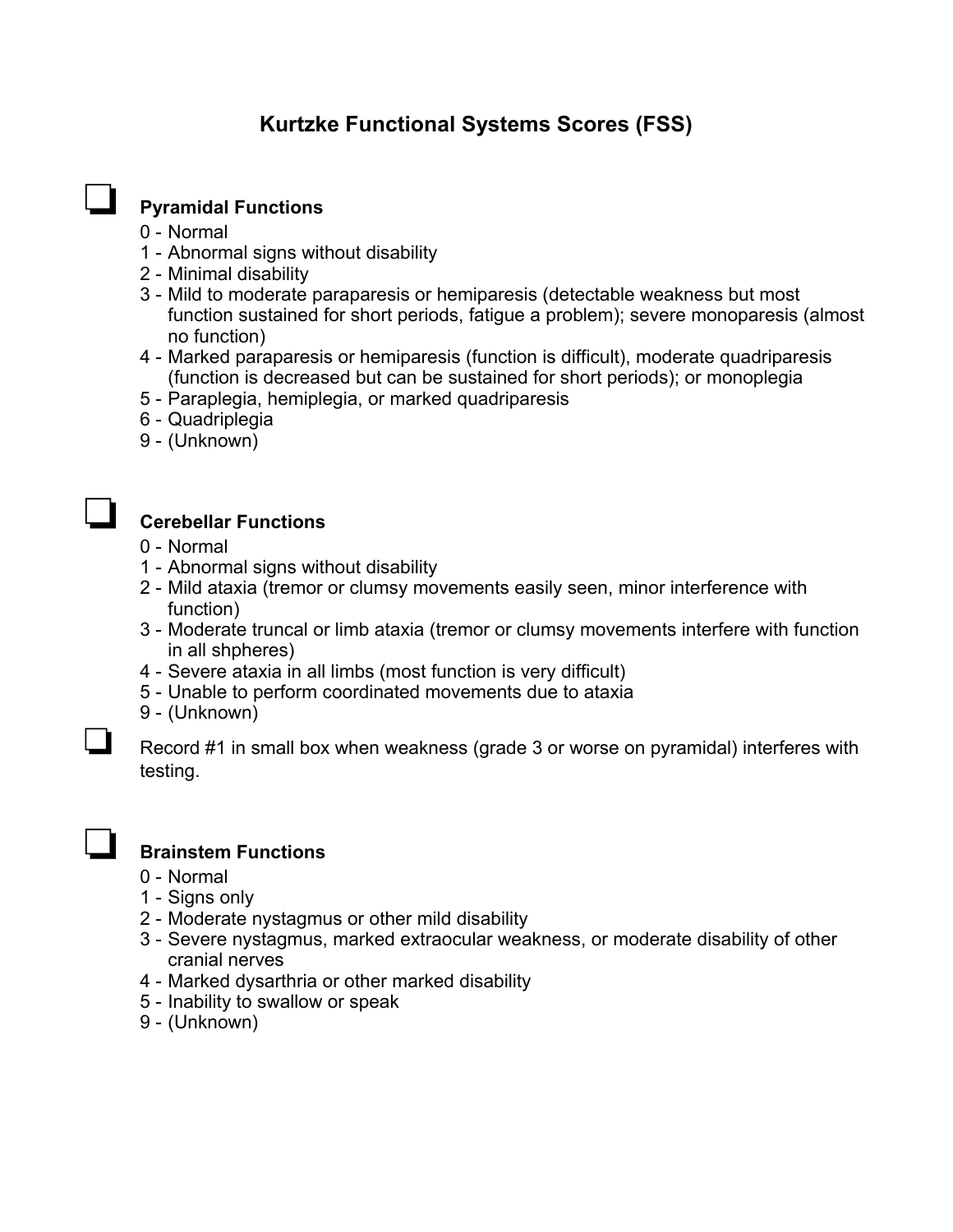#### ❏ **Sensory Function**

- 0 Normal
- 1 Vibration or figure-writing decrease only in one or two limbs
- 2 Mild decrease in touch or pain or position sense, and/or moderate decrease in vibration in one or two limbs; or vibratory (c/s figure writing) decrease alone in three or four limbs
- 3 Moderate decrease in touch or pain or position sense, and/or essentially lost vibration in one or two limbs; or mild decrease in touch or pain and/or moderate decrease in all proprioceptive tests in three or four limbs
- 4 Marked decrease in touch or pain or loss of proprioception, alone or combined, in one or two limbs; or moderate decrease in touch or pain and/or severe proprioceptive decrease in more than two limbs
- 5 Loss (essentially) of sensation in one or two limbs; or moderate decrease in touch or pain and/or loss of proprioception for most of the body below the head
- 6 Sensation essentially lost below the head
- 9 (Unknown)

## ❏ **Bowel and Bladder Function**

 **(**Rate on the basis of the worse function, either bowel or bladder)

- 0 Normal
- 1 Mild urinary hesitance, urgency, or retention
- 2 Moderate hesitance, urgency, retention of bowel or bladder, or rare urinary incontinence (intermittent self-catheterization, manual compression to evacuate bladder, or finger evacuation of stool)
- 3 Frequent urinary incontinence
- 4 In need of almost constant catheterization (and constant use of measures to evacuate stool)
- 5 Loss of bladder function
- 6 Loss of bowel and bladder function
- 9 (Unknown)